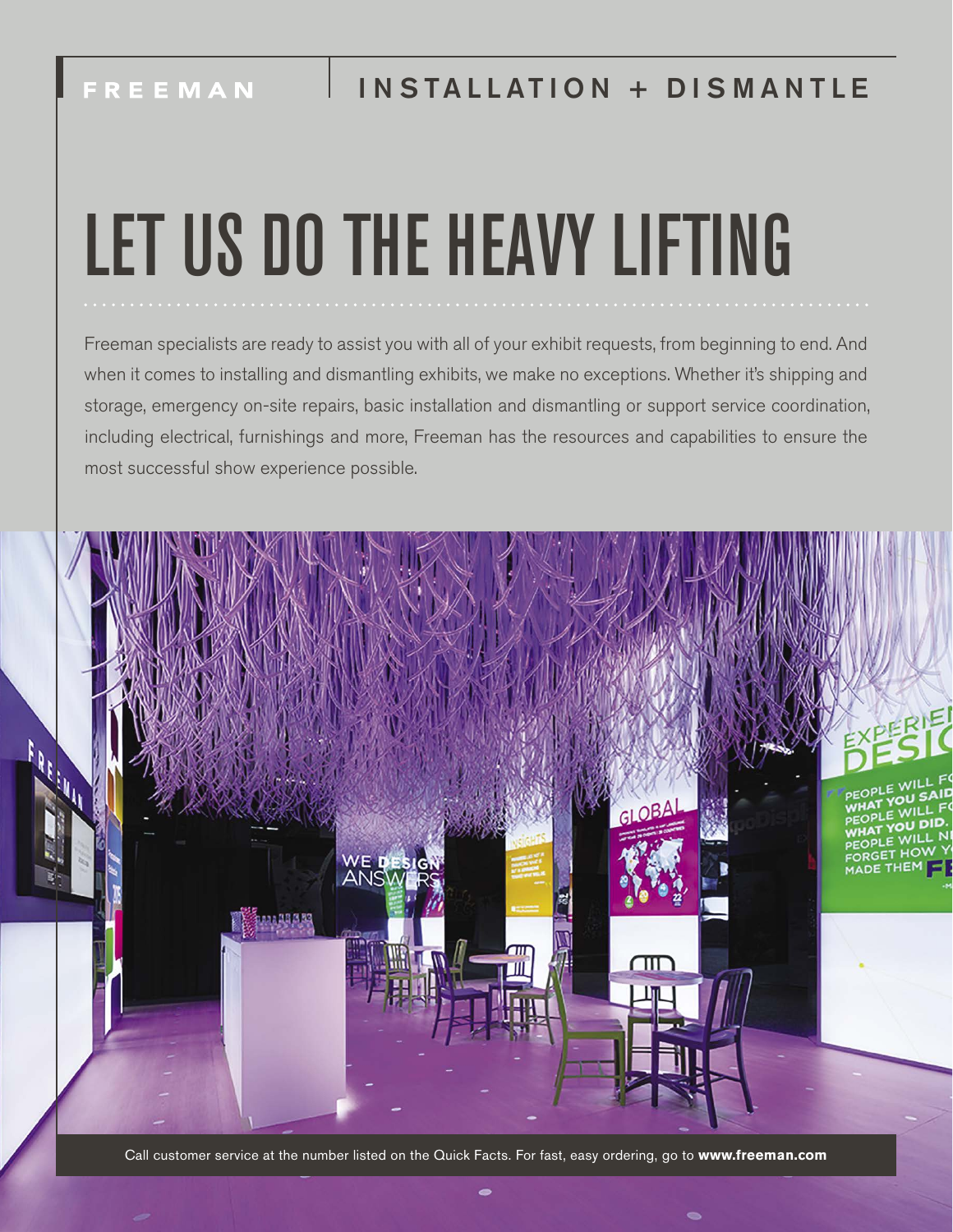## INSTALLATION + DISMANTLE

Freeman installation & dismantling experts work closely with you to coordinate every phase of your trade show participation, including:

• Pre-planning and budget consultation

FREEMAN

- Skilled labor coupled with support services coordination electrical, furnishings, floral, transportation, and audio visual
- On-site supervisors with dedicated floor managers
- Full, in-house carpentry for emergency repairs and refurbishing
- Post-show evaluations focused on incremental improvement to meet rapidly changing market conditions based upon customer feedback
- Post-show evaluations that help identify small changes that make big impacts

# ON-SITE SUPERVISION

You may wish to supervise labor on your own, but if you need assistance, Freeman installation & dismantling experts will get the job done as an extension of your team.

#### If You Use Freeman Staff

Exhibits can be set up prior to your arrival under the direction of Freeman I&D supervisors.



Call customer service at the number listed on the Quick Facts. For fast, easy ordering, go to **www.freeman.com**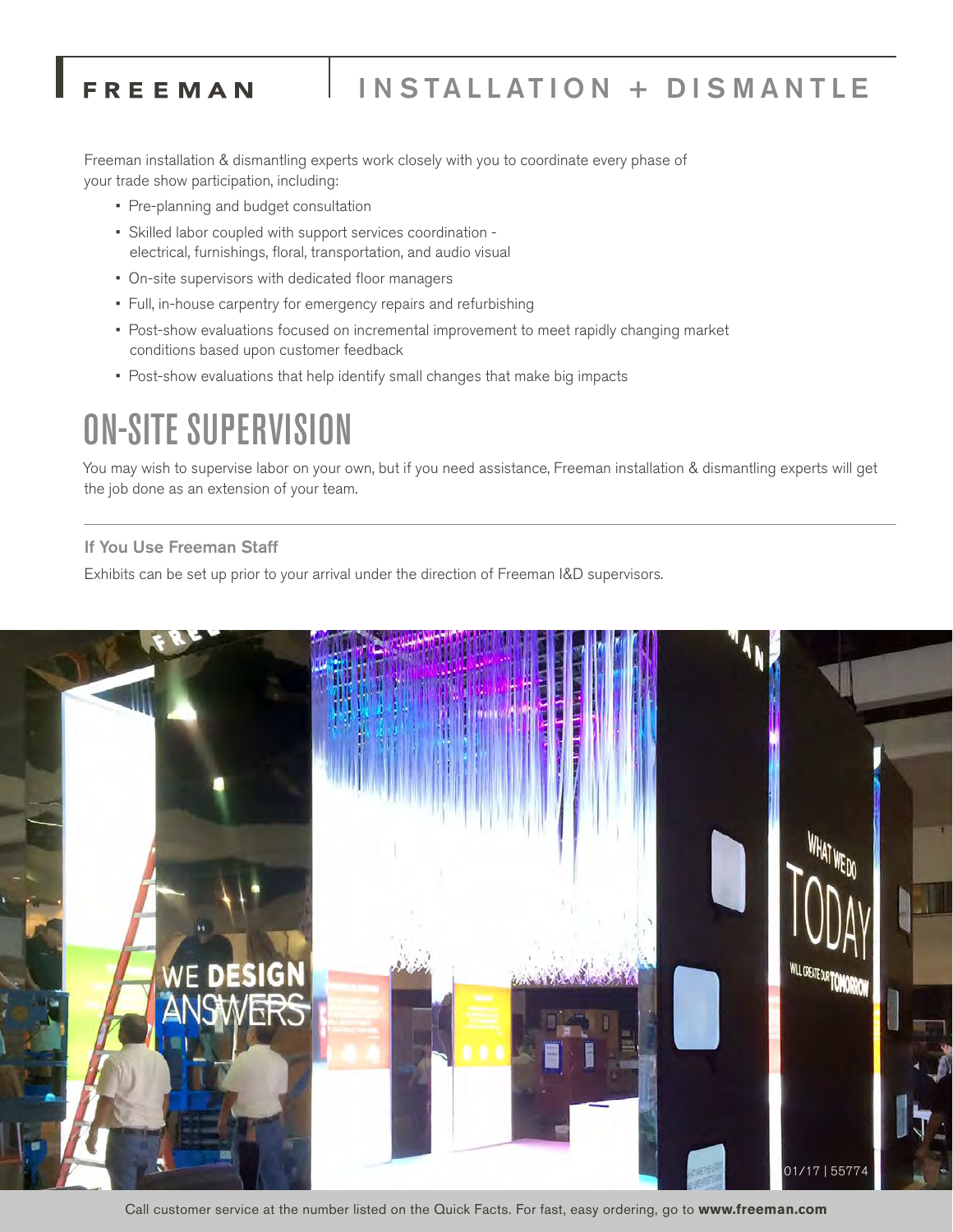# FREEMAN

(888) 508-5054 Fax: (469) 621-5605

ExhibitorSupport@freeman.com

#### NAME OF SHOW: **NFMT REMIX / NOVEMBER 10-11, 2021**

COMPANY NAME: BOOTH #:

| <b>CONTACT NAME:</b> | PHONE #: |
|----------------------|----------|
| E-MAIL ADDRESS:      |          |

Г

ľ

#### **For fast, easy ordering, go to www.freeman.com/store.**

#### INSTALLATION & DISMANTLE LABOR

| <b>Description</b>    |                                                                                                                                  | Advance<br>Price | <b>Show Site</b><br>Price |
|-----------------------|----------------------------------------------------------------------------------------------------------------------------------|------------------|---------------------------|
| <b>Straight Time:</b> |                                                                                                                                  |                  | \$157.25                  |
| Overtime:             | 6.00 AM to 8.00 AM and 4.30 PM to 12:00 Midnight Monday through Friday \$168.50<br>6:00 AM to 12:00 Midnight Saturday and Sunday |                  | \$236.00                  |
| Double Time:          |                                                                                                                                  |                  | \$314.50                  |

#### • Show Site prices will apply to all labor orders placed at show site.

- Price is per person/per hour.
- Start time guaranteed only at start of working day.
- One hour minimum per person labor thereafter is charged in half (1/2) hour increments.
- Labor must be canceled in writing, 24 hours in advance to avoid a one (1) hour cancellation fee per worker.
- When scheduling dismantle labor, be sure to allow sufficient time for empty containers to be returned to your booth.
- Freeman supervised jobs will be completed at our discretion prior to show opening and before the hall must be cleared. **Please include setup plan/photo, special instructions & inbound shipping information with this order.**

#### **INSTALLATION LABOR**

|  | $\blacksquare$ • Installation of your exhibit will be completed at our discretion prior to show opening. |  |
|--|----------------------------------------------------------------------------------------------------------|--|
|  |                                                                                                          |  |

| и производите на представат на представат на принципала на принципала на принципала на принципала на принципал |  |  |
|----------------------------------------------------------------------------------------------------------------|--|--|
| • The charge for this service is 30% of the total installation labor bill, with a minimum of \$45.00.          |  |  |

|      |               | $\bullet$ The charge for this service is 30% of the total installation labor bill, with a minimum of \$45.00.<br>Emergency contact: the control of the control of the control of the control of the control of the control of the control of the control of the control of the control of the control of the control of the control of the cont |   |                              |                                                                                                               | Phone Number: New York 1997                                                                                                                                                                                                                                                       |        |                                |
|------|---------------|-------------------------------------------------------------------------------------------------------------------------------------------------------------------------------------------------------------------------------------------------------------------------------------------------------------------------------------------------|---|------------------------------|---------------------------------------------------------------------------------------------------------------|-----------------------------------------------------------------------------------------------------------------------------------------------------------------------------------------------------------------------------------------------------------------------------------|--------|--------------------------------|
|      |               | <b>Exhibitor Supervised Labor (Supervisor must check in at the Freeman Service Center to pick up labor)</b>                                                                                                                                                                                                                                     |   |                              |                                                                                                               | Phone Number:                                                                                                                                                                                                                                                                     |        |                                |
| Date | Start<br>Time | No. of People                                                                                                                                                                                                                                                                                                                                   |   | Approx. Hrs.<br>per Person   | Total Hrs.                                                                                                    | Hourly Rate                                                                                                                                                                                                                                                                       |        | Estimated<br><b>Total Cost</b> |
|      |               |                                                                                                                                                                                                                                                                                                                                                 | x |                              | [1] 2010 - 10 000 million (1990) - 10 000 million (1990) - 10 000 million (1990) - 10 000 million (1990) - 10 | $\mathsf{X}$ and $\mathsf{X}$ and $\mathsf{X}$ are the set of $\mathsf{X}$ and $\mathsf{X}$ are the set of $\mathsf{X}$ and $\mathsf{X}$ are the set of $\mathsf{X}$ and $\mathsf{X}$ are the set of $\mathsf{X}$ and $\mathsf{X}$ are the set of $\mathsf{X}$ and $\mathsf{X}$ a | $=$ \$ |                                |
|      |               |                                                                                                                                                                                                                                                                                                                                                 | x | 100 - Carl Andrew March 2014 |                                                                                                               | $\times$                                                                                                                                                                                                                                                                          |        | $=$ \$                         |
|      |               |                                                                                                                                                                                                                                                                                                                                                 |   |                              |                                                                                                               | Freeman Supervision $(30\%/\$45.00) = $$                                                                                                                                                                                                                                          |        |                                |
|      |               |                                                                                                                                                                                                                                                                                                                                                 |   |                              |                                                                                                               |                                                                                                                                                                                                                                                                                   |        | 6.5 % Tax = $$$                |
|      |               |                                                                                                                                                                                                                                                                                                                                                 |   |                              |                                                                                                               | Total Installation = $$$                                                                                                                                                                                                                                                          |        |                                |

**DISMANTLE LABOR** 

| Emergency contact: |               | Freeman Supervised Labor - Please complete the reverse side of this form.<br>• Freeman is not responsible for product or literature that is not properly packed and labeled by exhibitor.<br>• The charge for this service is 30% of the total dismantle labor bill, with a minimum of \$45.00.<br><u> 1980 - Jan Barbara, martxa al II-lea (h. 1980).</u><br>1901 - Maria Barbara, frantziar musika eta biztanleria (h. 1902). |                            |            | Phone Number: Thomas Phone Number                                                                               |                                |
|--------------------|---------------|---------------------------------------------------------------------------------------------------------------------------------------------------------------------------------------------------------------------------------------------------------------------------------------------------------------------------------------------------------------------------------------------------------------------------------|----------------------------|------------|-----------------------------------------------------------------------------------------------------------------|--------------------------------|
|                    |               | <b>Exhibitor Supervised Labor (Supervisor must check in at the Freeman Service Center to pick up labor)</b>                                                                                                                                                                                                                                                                                                                     |                            |            | Phone Number: Thomas School School School School School School School School School School School School School |                                |
| Date               | Start<br>Time | No. of People                                                                                                                                                                                                                                                                                                                                                                                                                   | Approx. Hrs.<br>per Person | Total Hrs. | Hourly Rate                                                                                                     | Estimated<br><b>Total Cost</b> |
|                    |               |                                                                                                                                                                                                                                                                                                                                                                                                                                 |                            |            | $x = x$ $\qquad = \text{S}$                                                                                     |                                |
|                    |               |                                                                                                                                                                                                                                                                                                                                                                                                                                 |                            | $x =$      | $\mathsf{X}$ and $\mathsf{X}$ and $\mathsf{X}$ are the set of $\mathsf{X}$                                      | $=$ \$                         |
|                    |               |                                                                                                                                                                                                                                                                                                                                                                                                                                 |                            |            | Freeman Supervision $(30\%/\$45.00) = \$$                                                                       |                                |
|                    |               |                                                                                                                                                                                                                                                                                                                                                                                                                                 |                            |            |                                                                                                                 | 6.5 % Tax = $$$                |
|                    |               |                                                                                                                                                                                                                                                                                                                                                                                                                                 |                            |            | Total Dismantle = $$$                                                                                           |                                |